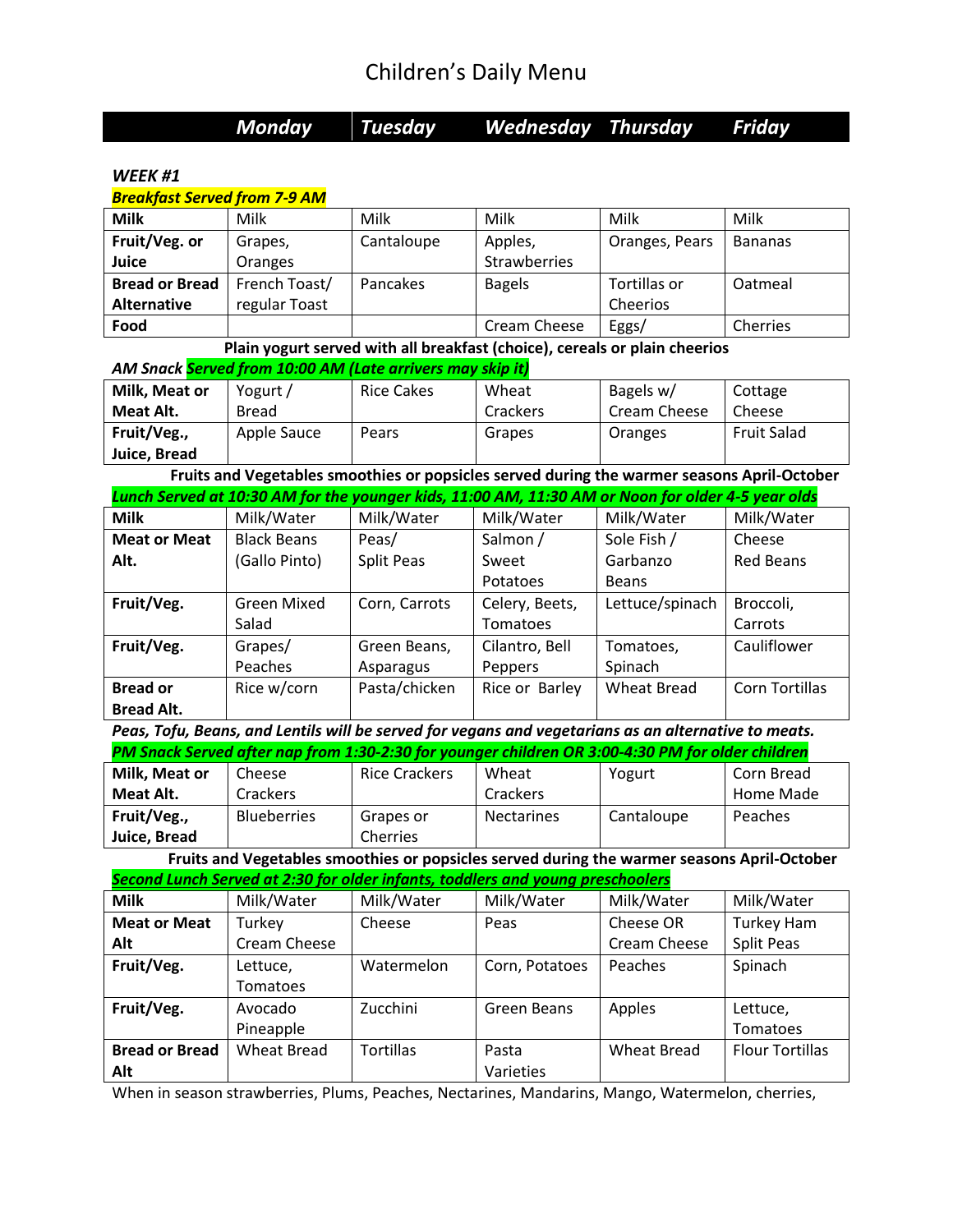|  | <b>Ingredients Monday</b> |  | <b>Tuesdav</b> | Wednesday Thursday |  | Friday |
|--|---------------------------|--|----------------|--------------------|--|--------|
|--|---------------------------|--|----------------|--------------------|--|--------|

#### **WEEK #2**

#### *Breakfast*

| <b>Milk</b>           | Milk        | Milk                | Milk     | Milk                | Milk          |
|-----------------------|-------------|---------------------|----------|---------------------|---------------|
| Fruit/Veg. or         | Watermelon, | Strawberries,       | Bananas, | Apples, Pears       | Green Apples, |
| Juice                 | Pears       | Grapes              | Oranges  |                     | Peaches       |
| <b>Bread or Bread</b> | Bread       | <b>Mixed Cereal</b> | Pancakes | <b>French Toast</b> | <b>Bagels</b> |
| Alt.                  |             |                     |          |                     |               |
| <b>Additional</b>     | Scrambled   |                     |          |                     | Cream Cheese  |
| Food                  | Eggs        |                     |          |                     |               |

#### *AM Snack*

| Milk, Meat or   | <b>Nectarines</b> | Green Apples | <b>Bananas</b> | Grapes       | <b>Fruit Salad</b> |
|-----------------|-------------------|--------------|----------------|--------------|--------------------|
| <b>Meat Alt</b> |                   |              |                |              |                    |
| Fruit/Veg.,     | Wheat             | Yogurt       | Cheese         | Bagels w/    | Cottage            |
| Juice, Bread    | Crackers          |              | Crackers       | Cream Cheese | Cheese             |

#### *Lunch*

| <b>Milk</b>           | Milk             | Milk         | Milk             | Milk      | Milk                   |
|-----------------------|------------------|--------------|------------------|-----------|------------------------|
| <b>Meat or Meat</b>   | <b>Red Beans</b> | Chicken Soup | Sole Fish        | Peas      | <b>Grilled Chicken</b> |
| Alt                   | Sour Cream       |              |                  |           |                        |
| Fruit/Veg.            | Avocado          | Broccoli,    | Bell Peppers,    | Carrots,  | Green Beans,           |
|                       | Celery           | potatoes     | <b>Mushrooms</b> | Potatoes, | Corn,                  |
|                       | Chayote          | Cauliflower  | Chayote          | beets     |                        |
|                       |                  |              | Squash           |           |                        |
| Fruit/Veg.            | Tomatoes, Bell   | Green Beans, | Tomatoes,        | Zucchini, | Potatoes,              |
|                       | Peppers          | Asparagus    | Celery           | Asparagus | <b>Broccoli</b>        |
| <b>Bread or Bread</b> | Rice             | Pasta        | Pasta/Barley     | Rice      | Wheat Bread            |
| Alt                   |                  |              |                  |           |                        |

#### *PM Snack*

| Milk, Meat or   | <b>Broccoli</b> | <b>Fruit Salad</b> | <b>Rice Crackers</b> | Cantaloupe.    | Wheat       |
|-----------------|-----------------|--------------------|----------------------|----------------|-------------|
| <b>Meat Alt</b> |                 |                    |                      | <b>Bananas</b> | Crackers    |
| Fruit/Veg.,     | Cheese          | Cottage            | <b>Cheese Sticks</b> | Yogurt         | Water Melon |
| Juice, Bread    |                 | Cheese             |                      |                |             |

### *Second Lunch*

| <b>Milk</b>           | Milk          | Milk        | Milk                 | Milk               | Milk              |
|-----------------------|---------------|-------------|----------------------|--------------------|-------------------|
| <b>Meat or Meat</b>   | Peas          | Cheese      | Cheese               | Turkey /           | Cream Cheese      |
| Alt                   |               |             |                      | Cheese             |                   |
| Fruit/Veg.            | Sweet         | Avocado     | Yucca Root           | Lettuce,           | Yams /Sweet       |
|                       | Potatoes      | Lettuce     | Taro Root            | Tomatoes           | Potoes            |
| Fruit/Veg.            | Squash, Corn, | Carrots     | Potatoes             | Spinach/           | <b>Nectarines</b> |
|                       | Potatoes      |             |                      | Potatoes           |                   |
| <b>Bread or Bread</b> | Rice          | Wheat Bread | <b>Rice Crackers</b> | <b>Wheat Bread</b> | Waffles           |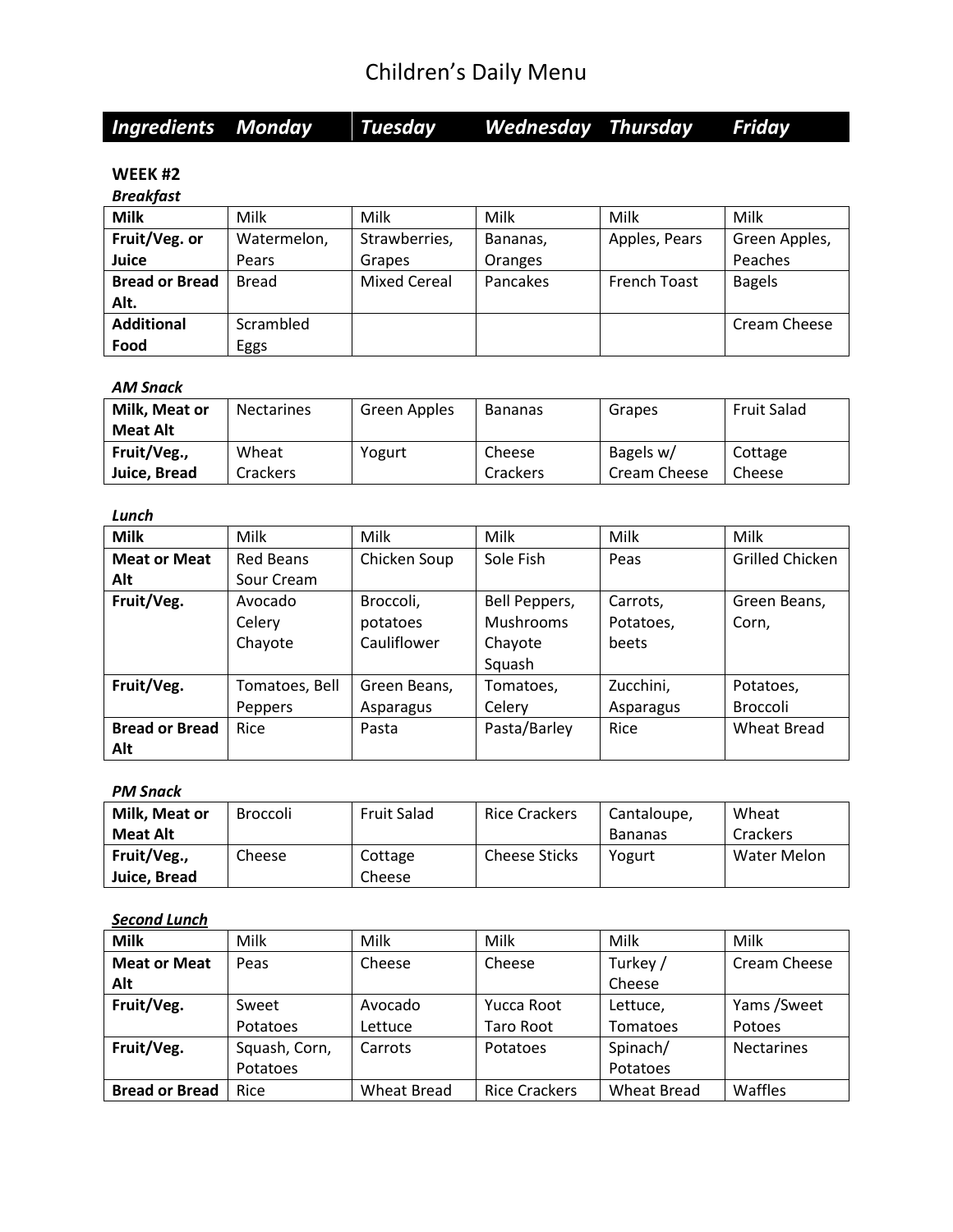| <b>Ingredients</b> Monday | Tuesdav | Wednesday Thursday | Friday |  |
|---------------------------|---------|--------------------|--------|--|
| WEEK <sub>#3</sub>        |         |                    |        |  |
| <b>Breakfast</b>          |         |                    |        |  |

Nectarines, Green Apples

Tortillas | Bread

Cheese | Eggs

Apples, Bananas

#### **Milk | M**ilk | Milk | Milk | Milk | Milk **Fruit/Veg., Juice** Watermelon, Grapes Strawberries, Oranges Cantaloupe, Peaches **Bread or Bread Alt** Waffles | Pancakes | Bagels w/ Cream Cheese

#### *AM Snack*

**Additional Food**

| Milk, Meat or   | Oranges              | Apples   | <b>Nectarines</b> | Peaches | Pears   |
|-----------------|----------------------|----------|-------------------|---------|---------|
| <b>Meat Alt</b> |                      |          |                   |         |         |
| Fruit/Veg.,     | <b>Cheese Sticks</b> | Wheat    | Bagels w/         | Yogurt  | Cottage |
| <b>Bread</b>    |                      | Crackers | Cream Cheese      |         | Cheese  |

#### *Lunch*

| <b>Milk</b>           | Milk         | Milk          | Milk            | Milk               | Milk               |
|-----------------------|--------------|---------------|-----------------|--------------------|--------------------|
| <b>Meat or Meat</b>   | Chicken Soup | Cheese        | Salmon          | <b>Turkey Soup</b> | <b>Black Beans</b> |
| Alt                   |              |               |                 | Peas               |                    |
| Fruit/Veg.            | Broccoli,    | Cauliflower,  | Bell Peppers,   | Potatoes,          | Green Mixed        |
|                       | Carrots,     | Lettuce       | tomatoes        | Carrots            | Salad              |
|                       | Chayote      |               | corn, cucumbers | Chayote            |                    |
| Fruit/Veg.            | Potatoes,    | Bell Peppers, | Spinach, Celery | Yams, Corn         | Mango/             |
|                       | Mushrooms    | Spinach       |                 |                    | Pineapple          |
| <b>Bread or Bread</b> | Rice         | Spaghetti     | Rice/Barley     | <b>Bread</b>       | Rice               |
| Alt                   |              |               |                 |                    |                    |

#### *PM Snack*

| Milk, Meat or   | Sour Cream | Yogurt     | Melted Cheese | <b>Rice Crackers</b> | Wheat Bread          |
|-----------------|------------|------------|---------------|----------------------|----------------------|
| <b>Meat Alt</b> |            |            |               |                      |                      |
| Fruit/Veg.,     | Yams       | Cantaloupe | Broccoli      | Cucumber.            | <b>Cheese Sticks</b> |
| <b>Bread</b>    |            |            |               | Mango                |                      |

#### *Second Lunch*

| <b>Milk</b>           | <b>Milk</b>            | <b>Milk</b>    | <b>Milk</b>   | <b>Milk</b>         | <b>Milk</b>   |
|-----------------------|------------------------|----------------|---------------|---------------------|---------------|
| <b>Meat or Meat</b>   | Sautee Chicken         | Tofu           | Peas/lentils  | <b>Cheese Toast</b> | Black Beans,  |
| Alt                   |                        |                |               |                     | Soup          |
| Fruit/Veg.            | Potatoes               | Tomatoes, Bell | Corn. Carrots | Yams                | Carrots,      |
|                       |                        | Peppers        |               |                     | Mushrooms     |
| Fruit/Veg.            | Sweet                  | Green Beans,   | Mushrooms,    | Potatoes            | Peas Tomatoes |
|                       | Potatoes               | Asparagus      | Tomatoes      |                     |               |
| <b>Bread or Bread</b> | <b>Flour Tortillas</b> | Rice           | Pasta         | <b>Bread</b>        | Tortillas w/  |